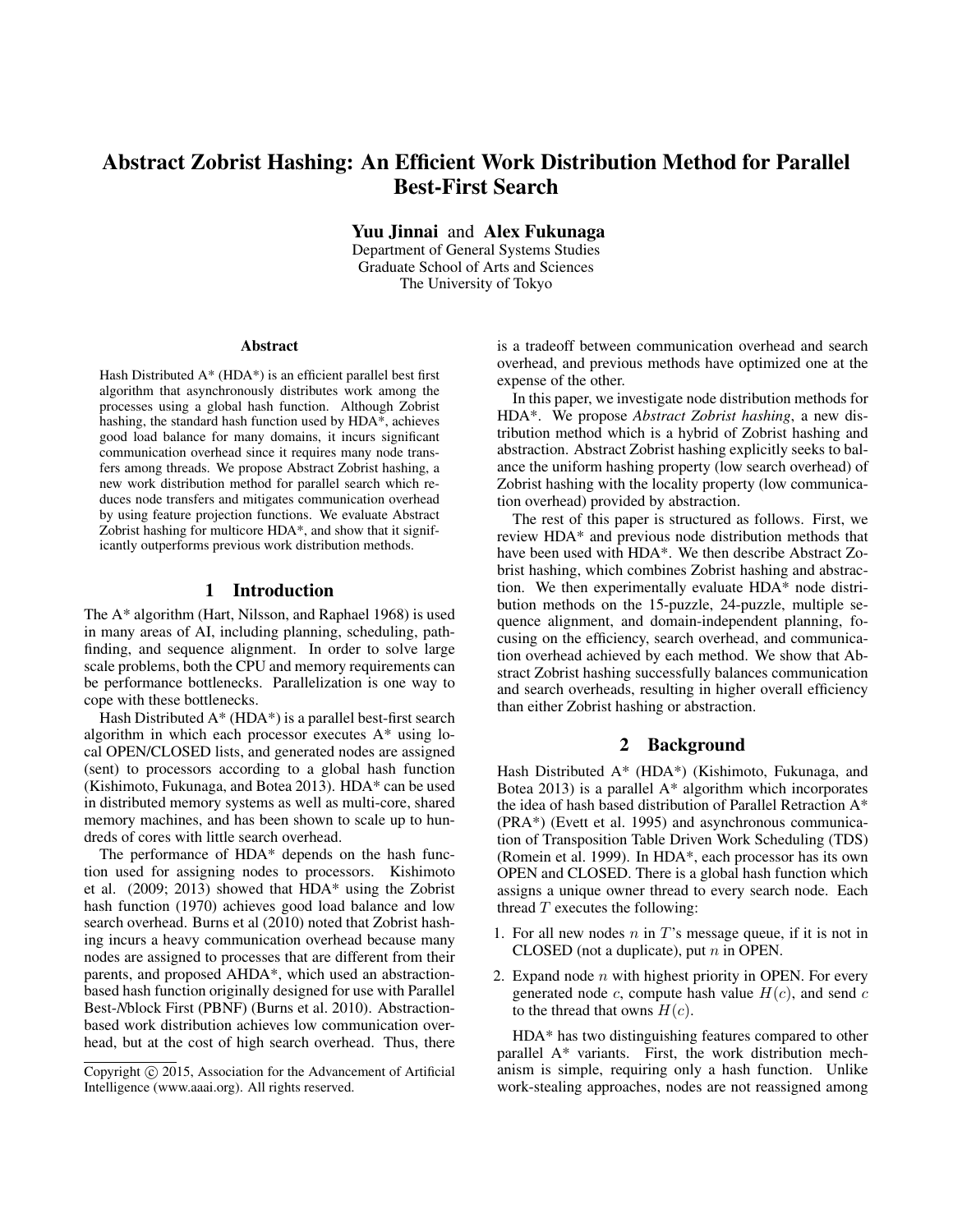threads. Second, there is little coordination overhead because HDA\* communicates asynchronously, and locks for an access to shared OPEN/CLOSED are not required because each thread has its own local OPEN/CLOSED. However, contention for the memory bus, which can be considered a form of coordination overhead on multicore machines, can have a significant impact on performance (Kishimoto, Fukunaga, and Botea 2013).

## 2.1 Parallel Overheads in HDA\*

Although an ideal parallel best-first search algorithm would achieve a N-fold speedup on N threads, there are several parallel overheads which can prevent HDA\* and other parallel search algorithms from achieving perfect linear speedup.

Communication Overhead (CO): We define communication overhead as the ratio of nodes transferred to other threads:  $CO := \frac{\text{\# nodes sent to other threads}}{\text{\# nodes generated}}$ .  $CO$  is detrimental to performance because of delays due to message transfers, as well as access to data structures such as message queues. HDA\* incurs communication overhead when transferring a node from the thread where it is generated to its owner according to the hash function. In general, CO increases with the number of threads. If nodes are assigned randomly to the threads, CO will be proportional to  $1 - \frac{1}{\# thread}$ .

Search Overhead (SO): Parallel search usually expands more nodes than sequential A\*. In this paper we define search overhead as  $SO := \frac{\text{\# nodes expanded in parallel}}{\text{\# nodes expanded in sequential search}} - 1$ .

In parallel search, SO can arise due to inefficient load balance. We define load balance as  $LB :=$ Max # nodes assigned to a thread Avg. # nodes assigned to a thread .

If load balance is poor, a thread which is assigned more nodes than others will become a bottleneck – other threads spend their time expanding less promising nodes, resulting in search overhead. In HDA\*, the load balance is determined by the quality of the hash function – with a good hash function, HDA\* has been shown to achieve very good load balance (Kishimoto, Fukunaga, and Botea 2013).

There is a fundamental trade-off between CO and SO. Increasing the amount of communication can reduce search overhead at the cost of communication overhead, and vice versa. The optimal tradeoff depends on the characteristic of the problem domain/instance, as well as the hardware/system on which HDA\* is executed.

#### 2.2 Zobrist Hashing and Abstraction

Since the work distribution in HDA\* is solely dependent on a global hash function, the choice of the hash function is crucial to its performance. Kishimoto et al. (2013) used Zobrist hashing (1970), which is widely used in 2-player games such as chess. Figure 1a illustrates the calculation of Zobrist hashing on the 8 Puzzle. The Zobrist hash value of a state s,  $Z(s)$ , is calculated as follows. For simplicity, assume that  $s$  is represented as an array of  $n$  propositions,  $s = (x_0, x_1, ..., x_n)$ . Let R be a table containing preinitialized random bit strings.

$$
Z(s) := R[x_0] \text{ for } R[x_1] \text{ for } \cdots \text{ for } R[x_n]
$$



Figure 1: Comparison of calculation of Zobrist hash  $Z(s)$ and Abstract Zobrist hash (AZH) value  $AZ(s)$  for the 8puzzle: State s is represented as  $s = (t_1, t_2, ..., t_8)$ , where  $t_i = 1, 2, ..., 9$ . The hash value of s is the result of xor'ing a preinitialized random bit vector  $R[t_i]$  for each feature (tile)  $t_i$ . AZH incorporates an additional step which projects features to abstract features (for each feature  $t_i$ , look up  $R[A(t_i)]$  instead of  $R[t_i]$ ).

The main strength of Zobrist hashing is that on domains where the time to process each node (i.e., heuristic computation, node generation) is constant, then, with a hash function which distributes nodes uniformly among threads, it is possible to achieve almost perfect load balance (however, as we shall see later, load balance can be extremely poor if a bad hash function is used). Another advantage to Zobrist hashing is that it can be incrementally computed very efficiently: the hash value of a child node is computed by simply xor'ing the parent node's hash value with the feature hash of the difference between the parent and child states.

Zobrist hashing seeks to distribute nodes uniformly among all threads, without any consideration of the neighborhood structure of the search space graph. As a consequence, communication overhead is high. Assume an ideal implementation that assigns nodes uniformly among threads. Every generated node is sent to another thread with probability  $1-\frac{1}{\#threads}$ . Therefore, with 16 threads, > 90% of the nodes are sent to other threads, so communication costs are incurred for the vast majority of node generations.

Figure 5e shows the CO of HDA\* with Zobrist hashing (ZHDA\*) on the 24-puzzle. With 4 threads, 72% of the nodes are transferred to another thread. The CO increases to 92% when running on 16 threads. As a consequence, efficiency of ZHDA\* clearly decreases as the # of threads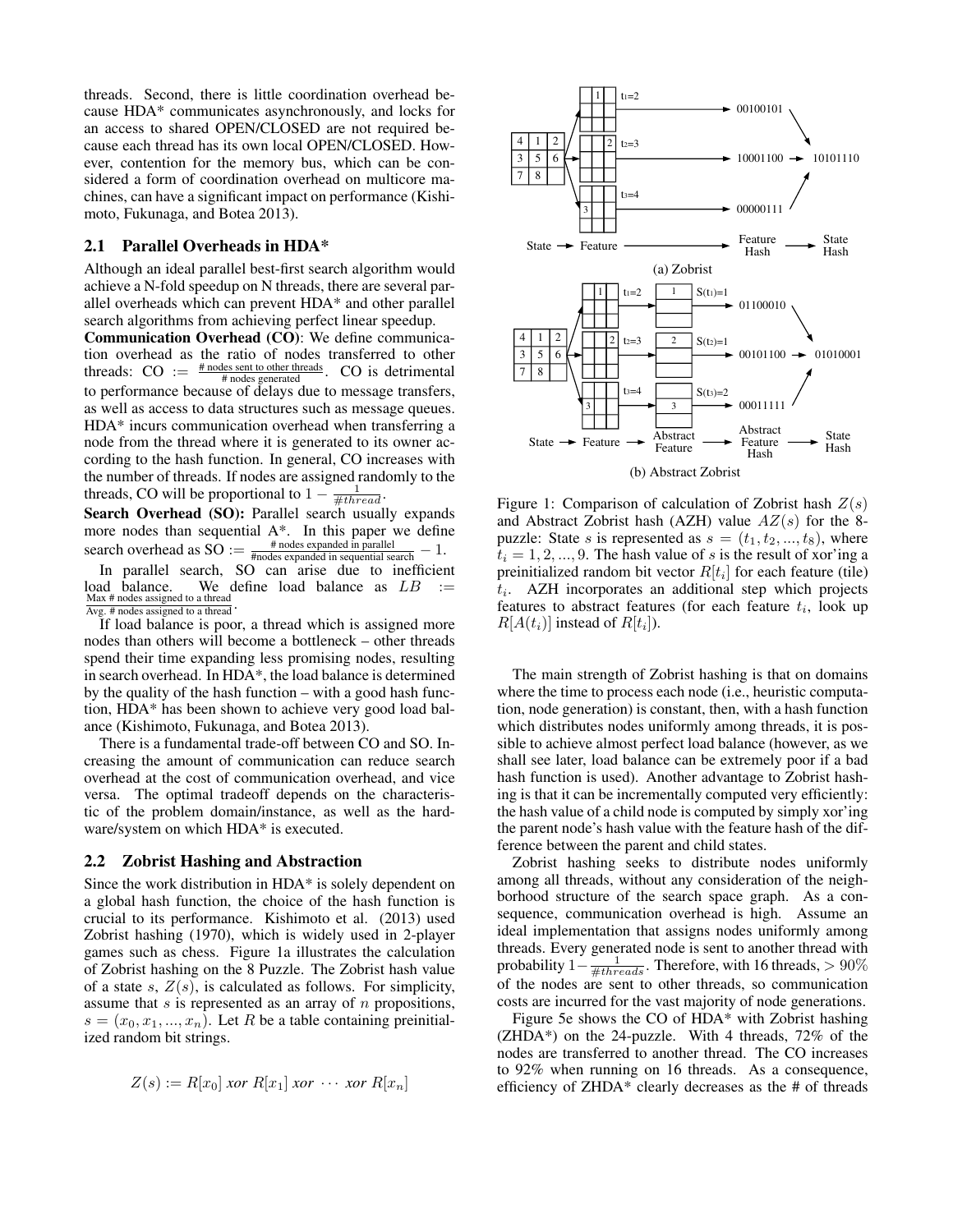increases (Figure 5b). Since Zobrist hashing achieves good load balance, SO does not increase as the # of threads is increased (Figure 5e). Thus, in this case, CO is the most likely cause of efficiency degradation.

In order to minimize communication overhead in HDA\*, Burns et al (2010) proposed AHDA\*, which uses *abstraction* based node assignment. AHDA\* applies the state space partitioning technique used in PBNF (Burns et al. 2010), which in turn is based on Parallel Structured Duplicate Detection (PSDD) (Zhou and Hansen 2007). Abstraction projects nodes in the state space into *abstract states*, and abstract states are assigned to processors using a modulus operator. Thus, nodes that are projected to the same abstract state are assigned to the same thread. If the abstraction function is defined so that children of node  $n$  are usually in the same abstract state as  $n$ , then communication overhead is minimized. The drawback of this method is that it focuses solely on minimizing communication overhead, and there is no mechanism for equalizing load balance, which can lead to high search overhead. In fact, Figure 5e shows that abstraction has roughly 2-4 times higher search overhead compared to Zobrist hash on the 24-puzzle.

# 3 Abstract Zobrist Hashing

*Abstract Zobrist hashing* (AZH) is a hybrid hashing strategy which incorporating the strengths of both Zobrist hashing and abstraction. AZH augments the Zobrist hashing framework with the idea of projection from abstraction. The AZH value of a state,  $AZ(s)$  is:

$$
AZ(s) := R[A(x_0)] \text{ for } R[A(x_1)] \text{ for } \cdots \text{ for } R[A(x_n)]
$$

where A is a *feature projection function*, which is a manyto-one mapping from each raw feature to an *abstract feature*, and  $R$  is a precomputed table defined for each abstract feature. Thus, AZH is a 2-level, hierarchical hash function, where raw features are first projected to abstract features, and Zobrist hashing is applied to the these abstract features. Figure 1 illustrates the computation of AZH for the 8-puzzle, and Figure 2 illustrates the distributions of nodes according to AZH for a set of 8-puzzle states.

AZH seeks to combine the advantages of both abstraction and Zobrist hashing. Communication overhead is minimized by building abstract features that share the same hash value (abstract features are analogous to how abstraction projects states to abstract states), and load balance is achieved by applying Zobrist hashing to the abstract features of each state.

Compared to Zobrist hashing, AZH incurs less communication overhead due to abstract feature-based hashing. While Zobrist hashing assigns a hash value for each node independently, AZH assigns the same hash value for all nodes which shares the same abstract features for all features, reducing the number of node transfers.

In contrast to abstraction-based node assignment, which minimizes communications but does not optimize load balance and search overhead, AZH also seeks good load balance, because the node assignment takes into account all



Figure 2: Distribution of nodes according to Abstract Zobrist hashing on 2 threads, using a projection from a cell to a row of the puzzle. States inside the lines are assigned to the same processor because they share the same abstract features.

features in the state, rather than a subset of features.<sup>1</sup>

By adjusting the size of the abstract feature, AZH allows explicit tuning of the trade-off between communication and search overheads (CO vs SO). In general, larger abstract features result in smaller CO and large SO, while smaller abstract features result in larger CO and smaller SO – standard Zobrist hashing is a special case of AZH with abstract feature size 1.

AZH is simple to implement, requiring only an additional projection per feature compared to Zobrist hashing, and we can precompute this projection at initialization. Thus, there is no additional runtime overhead per node during search.

# 4 Experiments

We evaluated the performance of the following HDA\* variants on several standard benchmark domains with different characteristics.

- AZHDA\*: HDA\* using Abstract Zobrist hashing
- ZHDA\*: HDA\* using Zobrist hashing
- AHDA\*: HDA\* using Abstraction based work distribution (Burns et al. 2010)

The experiments were run on an Intel Xeon E5-2650 v2 2.60 GHz CPU with 128 GB RAM, using up to 16 cores.

The 15-puzzle experiments in Section 4.1 are based on the code by Burns et al (2010), which includes their implementations of HDA\* (called "PHDA\*" below), AHDA\*, and SafePBNF (we implemented 15-puzzle ZHDA\* and AZHDA\* as an extension of their code).

<sup>&</sup>lt;sup>1</sup>To see why ignoring features can lead to poor load balance: consider a blocksworld problem where the goal is on(a,b), on(b,c), on(c,floor), and on(c,floor)= $T$  in the initial state. With a reasonable heuristic, almost all states generated will have on(c,floor)=T. However, if the work distribution function distributes states based only on the feature on(c,floor), then almost all states will be assigned to the same processor, resulting in disastrous load balance.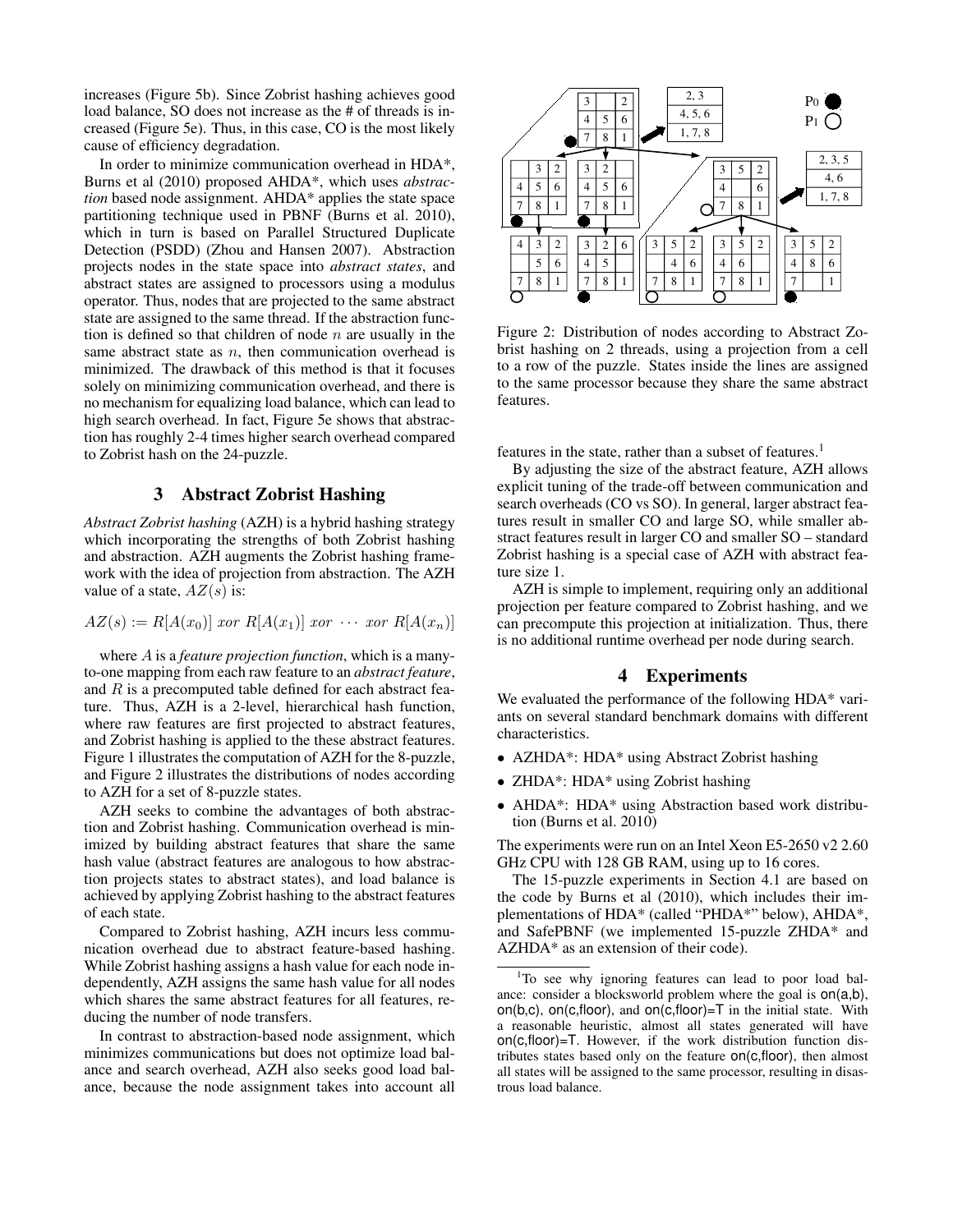

Figure 3: The abstract features used by Abstract Zobrist hashing for 15 and 24 puzzle.

For the 24-puzzle, multiple sequence alignment (MSA), and PDDL planning, we used our own implementation of HDA\*, using the Pthreads library, try lock for asynchronous communication, and the Jemalloc memory allocator (Evans 2006). We implemented OPEN as a 2-level bucket for the 24-puzzle and planning (Burns et al. 2012), and a binary heap for MSA (binary heap was faster for MSA).

## 4.1 15 Puzzle

We solved 100 randomly generated instances with solvers using the Manhattan distance heuristic. The average runtime of sequential A\* solving these instances was 52.3 seconds. In addition to AZHDA\*, ZHDA\*, and AHDA\*, we also evaluated SafePBNF (Burns et al. 2010) and the configuration of HDA\* which was evaluated in (Burns et al. 2010), which we call PHDA<sup>\*</sup> in this paper.

PHDA\* uses a perfect hashing scheme by (Korf and Schultze 2005), which maps permutations (tile positions) to lexicographic indices (thread IDs). A perfect hashing scheme computes a unique mapping from permutations (abstract state encoding) to lexicographic indices (thread ID). While this encoding is effective for its original purpose of efficient representation of states for external-memory search, it was *not* designed for the purpose of work distribution.

In the original experiments in (Burns et al. 2010), all of the 15-puzzle parallel A\* variants used a binary heap implementation for OPEN. However, it has been shown that for the 15-Puzzle, 2-level bucket OPEN is more than twice as fast as with a binary heap (Burns et al. 2012). Thus, we evaluated with both configurations, binary heap and 2-level bucket. We show results using 2-level bucket OPEN, as it was faster for every algorithm and using binary heap OPEN did not change the results qualitatively.

The features used by Zobrist hashing in ZHDA\* are the position of each tile i. The projections we used for Abstract Zobrist hashing in AZHDA\* are shown in Figure 3. The abstraction used by AHDA\* ignores the positions of all tiles except tiles 1,2, and 3 (we tried (1) ignoring all tiles except tiles 1,2, and 3, (2) ignoring all tiles except tiles 1,2,3, and 4, (3) mapping cells to rows, and (5) mapping cells to the blocks which AZHDA\* use for a feature projection, and chose (1) because it performed the best).

First, as discussed in Section 2, high search overhead is correlated with load balance. Figure 4, which shows the relationship between load balance and search overhead, indicates a very strong correlation between high load imbalance and search overhead.



Figure 4: Load balance (LB) and search overhead (SO) on 100 instances of the 15-Puzzle for 4/8/16 threads. A: AZHDA\*, Z: ZHDA\*, b: AHDA\*, P: PHDA\*, e.g.,  $Z_8$  is the LB and SO for Zobrist hashing on 8 threads. 2-D error bars show standard error of the mean for both SO and LB.

Figure 5a shows the efficiency of each method. PHDA\* performed extremely poorly compared to all other HDA\* variants and SafePBNF. The reason is clear from Figure 5d, which shows the communication and search overheads. PHDA\* has both extremely high search overhead and communication overhead compared to all other methods. This shows that the hash function used by PHDA\* is not wellsuited as a work distribution function.

AHDA\* had the lowest CO among HDA\* variants (Figure 5d), and significantly outperformed PHDA\*. However, AHDA\* has worse LB than ZHDA\* (Figure 4), resulting in higher SO. For the 15-puzzle, this tradeoff is not favorable for AHDA\*, and Figures 5a-4 show that ZHDA\*, which has significantly better LB and SO, outperforms AHDA\*.

According to Figure 5a, SafePBNF outperforms AHDA\*, and is comparable to ZHDA\* on the 15-puzzle. Although our definition of communication overhead does not apply to SafePBNF, SO for SafePBNF was comparable to AHDA\*, 0.11/0.17/0.24 on 4/8/16 threads.

AZHDA\* significantly outperformed ZHDA\*, AHDA\*, and SafePBNF. As shown in Figure 5d, although AZHDA\* had higher SO than ZHDA\* and higher CO than AHDA\*, it achieved a balance between these overheads which resulted in high overall efficiency. The tradeoff between CO and SO depends on each domain and instance. By tuning the size of the abstract feature, we can choose a suitable tradeoff.

# 4.2 24 Puzzle

We generated a set of 100 random instances that could be solved by A\* within 1000 seconds. We chose the hardest instances solvable given the memory limitation (128GB). The average runtime of sequential  $A^*$  on these instances was 219.0 seconds. The average solution lengths of our 24-puzzle instances was 92.9 (the average solution length in (Korf and Felner 2002) was 100.8). We used a disjoint pattern database heuristic (Korf and Felner 2002). Figure 3 shows the feature projections we used for 24 Puzzle. The abstraction used by AHDA\* ignores the numbers on all of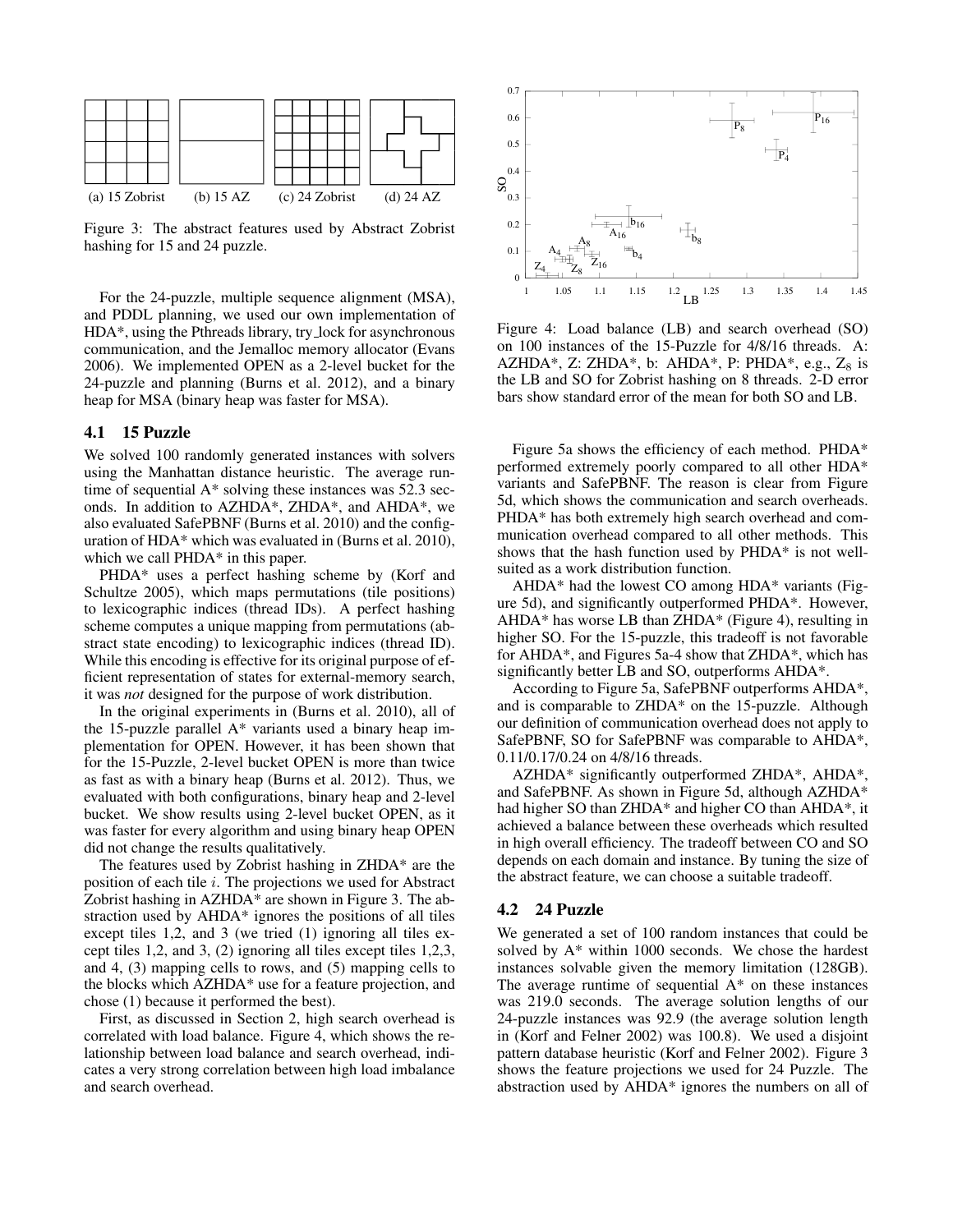

Figure 5: Efficiency, Communication Overhead (CO), and Search Overhead (SO) for 15-puzzle (100 instances), 24-puzzle (100 instances), and MSA (60 instances) on 4/8/16 threads. OPEN is implemented using a 2-level bucket for sliding-tiles. OPEN for MSA is implemented using a binary heap. In the CO vs SO plot, A: AZHDA\*, Z: ZHDA\*, b: AHDA\*, P: PHDA\*, H: HWD, e.g.,  $Z_8$  is the CO and SO for Zobrist hashing on 8 threads. Error bars show standard error of the mean.

the tiles except tiles 1,2,3,4, and 5 (we tried (1) ignoring all tiles except tiles 1-5, (2) ignoring all tiles except tiles 1-6, (3) ignoring all tiles except tiles 1-4, (4) mapping cells to rows, and (5) mapping cells to the blocks which AZHDA\* use for a feature projection, and chose (1), the best performer).

Figure 5b shows the efficiency of each method. AZHDA\* outperformed ZHDA\* and AHDA\*, and Figure 5e suggests that AZHDA\* had smaller overall overheads. As on the 15 puzzle, ZHDA\* and AHDA\* succeed in mitigating only one of the overheads (SO or CO). AZHDA\* outperformed both methods as it had comparable SO to ZHDA\* while its CO was roughly equal to that of AHDA\*.

# 4.3 Multiple Sequence Alignment (MSA)

Multiple Sequence Alignment is the problem to finding a minimum-cost alignment of a set of DNA or amino acid sequences by inserting gaps in each sequence. MSA can be solved by finding the min-cost path between corners in a ndimensional grid. We used 60 benchmark instances, consisting of 10 actual amino acids from BAliBASE 3.0 (Thompson et al. 2005), and 50 randomly generated amino acids. Edge cost is based on the PAM250 matrix score with gap penalty 8. Since there was no significant difference between the behavior of HDA\* among actual and random instances, we report the average of all 60 instances. We used pairwise sequence alignment heuristic (Korf et al. 2005).

We set the positions of each sequence to be the feature for Zobrist hashing and Abstract Zobrist hashing. Thus, with  $n$ sequences, nodes in the *n*-dimensional hypercube with edge

length  $l$  share a same hash value. We grouped up  $l$  positions in row into a abstract feature for Abstract Zobrist hashing. The abstraction used by AHDA\* only considers the position of the longest sequence and ignores the others. We chose this abstraction as it performed the best compared to (1) considering only the longest sequence, (2) the two longest sequences, and (3) the three longest sequences. We also evaluated the performance of Hyperplane Work Distribution (HWD) (Kobayashi, Kishimoto, and Watanabe 2011). ZHDA\* suffers from node duplication in non-unit cost domains such as MSA. HWD seeks to reduce node duplication by mapping the  $n$ -dimension grid to hyperplanes. We determined the plane thickness  $d$  using the tuning method shown in (Kobayashi, Kishimoto, and Watanabe 2011) where  $\lambda =$ 0.003, which yielded the best performance among 0.0003, 0.003, 0.03, and 0.3.

Figure 5c compares the efficiency of each method, and Figure 5f shows the CO and SO. AZHDA\* outperformed the other methods. With 4 or 8 threads, AZHDA\* had smaller SO than ZHDA\*. This is because like HWD, AZHDA\* reduced the amount of duplicated nodes in some domains compared to ZHDA\*. Our MSA solver expands 300,000 nodes/second, which is relatively slow compared to, e.g., our 24-puzzle solver, which expands 1,400,000 nodes/sec. When node expansions are slow, the relative importance of CO decreases, and SO has a more significant impact on performance in MSA than in the 15/24-Puzzles. Thus, AHDA\*, which incurs higher SO, did not perform well compared to ZHDA\*. HWD did not perform well, but it was designed for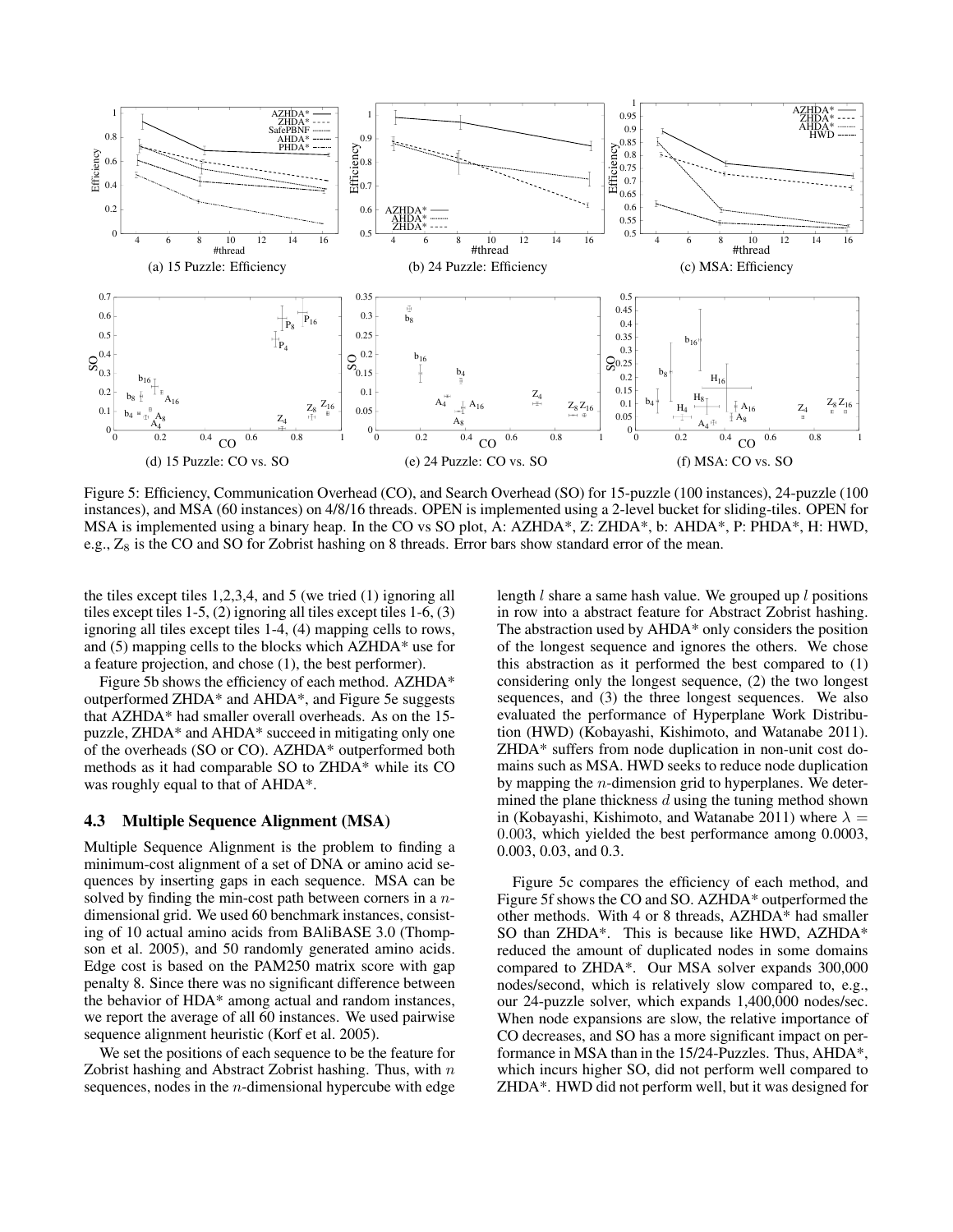large-scale, distributed search, and we observed HWD to be more efficient on difficult instances than on easier instances – it is included in this evaluation only to provide another point of reference for evaluating ZHDA\* and AZHDA\*.

# 4.4 Cost-optimal PDDL Planning with Automatically Generated Abstract Features

We implemented a domain independent planner which handles a subset of PDDL (STRIPS + action costs + types), and uses  $A^*$  with the pattern database (PDB) heuristic used in (Edelkamp 2001). In the blocksworld domain, our planner running single thread HDA\* expanded 211,000 nodes/second, whereas Fast Downward (Helmert 2006) using the PDB heuristic expanded 232,000 nodes/sec. Thus, although the heuristic function is not competitive with the state-of-the-art, we believe this implementation is sufficient as a platform for evaluating parallel efficiency and overheads in domain-independent planning. We evaluated the HDA\* planner on 13 instances from the IPC benchmark. We chose 1 nontrivial instance from each domain which was solvable by sequential A\* with the PDB heuristic.

Unlike the hand-designed abstract features and abstractions used for the sliding tile puzzle and MSA, our AZHDA\* planner builds abstract features completely automatically – we first analyze the domain to find atom groups, which are often used for constructing PDBs (Edelkamp 2001). An atom group is a set of mutually exclusive propositions which exactly one will be true for each reachable state. We build atom groups as in (Edelkamp and Helmert 1999), trying to merge predicates in the order they are written in PDDL file. Each atom group is partitioned into 2 abstract features  $S_1$  and  $S_2$ , based on the atom group's undirected transition graph (nodes are propositions, edges are transitions), as follows: (1) assign the minimal degree node to  $S_1$ ; (2) add to  $S_1$  the unassigned node which shares the most edges with nodes in  $S_1$ ; (3) while  $|S_1| < n/2$  repeat step (2); (4) assign all unassigned nodes to  $S_2$ . For AHDA\*, we built abstractions using the greedy abstraction algorithm described in (Zhou and Hansen 2006). The greedy abstraction algorithm adds one atom group to the abstract graph at a time, choosing the atom group which minimizes the maximum out-degree of the abstract graph, until the graph size (# of nodes) reaches the threshold given by a parameter  $N_{max}$ . We set  $N_{max} = 10^3$  (we tried  $10^2, 10^3, 10^4$  and chose  $10^3$ because it performed best).

Table 1 shows the results for 8 threads. Although the efficiency differences are not as pronounced as in the 15/24 puzzle and MSA, AZHDA\* outperforms both ZHDA\* and AHDA\* (higher average efficiency and lower total wallclock runtime for all problems). Figure 6 shows the CO and SO. The overall trends are similar to the results for our domain-specific solvers for the sliding tiles puzzles and the MSA. AZHDA\* has lower search overhead than AHDA\*, and lower communication overhead than ZHDA\*.

The greedy algorithm for generating abstract features is simple, and more sophisticated methods are a direction for future work. However, our results show that even this simple method is sufficient to generate abstract features that can



Figure 6: Planning: Communication Overhead (CO) vs. Search Overhead (SO) on 8 threads. A: AZHDA\*, Z: ZHDA\*, b: AHDA\*.

reduce CO compared to ZHDA\*, resulting in modest improvement on efficiency and the lowest total runtime.

### 5 Conclusions and Future Work

We investigated node distribution methods for HDA\*, and showed that previous methods suffered from high communication overhead (ZHDA\*), high search overhead (AHDA\*), or both (PHDA\*), which limited their efficiency. We proposed AZHDA\*, which uses Abstract Zobrist hashing, a new distribution method which combines the strengths of both Zobrist hashing and abstraction. Our experimental results showed that AZHDA\*, achieves a successful trade-off between communication and search overheads, resulting in better performance than previous work distribution methods.

While the abstract features for our domain-specific sliding-tile and MSA solvers were designed by hand, our preliminary results using automatically generated abstract features for domain-independent planning showed that AZHDA\* can achieve a favorable tradeoff between communication and search overheads using completely automatically generated abstract features.

Although our experiments were performed on a single multicore processor because it is easier to perform controlled experiments on a single machine, HDA\* has been shown to scale on large-scale distributed memory systems (Kishimoto, Fukunaga, and Botea 2013), and extending this work to large-scale clusters is a direction for future work. Since communication overhead becomes an increasingly more serious problem as (a) the number of cores increases and (b) the connection between cores becomes relatively slower, reducing communication overhead will be increasingly important on large-scale systems.

The comparison with SafePBNF on the 15-Puzzle (Sec 4.1) indicates that ZHDA\* and AZHDA\* are competitive with SafePBNF. However, evaluation of HDA\* as a stateof-the-art multicore search algorithm is not the main goal of this paper, and a full comparison of HDA\* and SafePBNF is an avenue for future work.

AZHDA\* successfully combines the idea of feature hashing from HDA\* and the idea of abstraction from PSDD